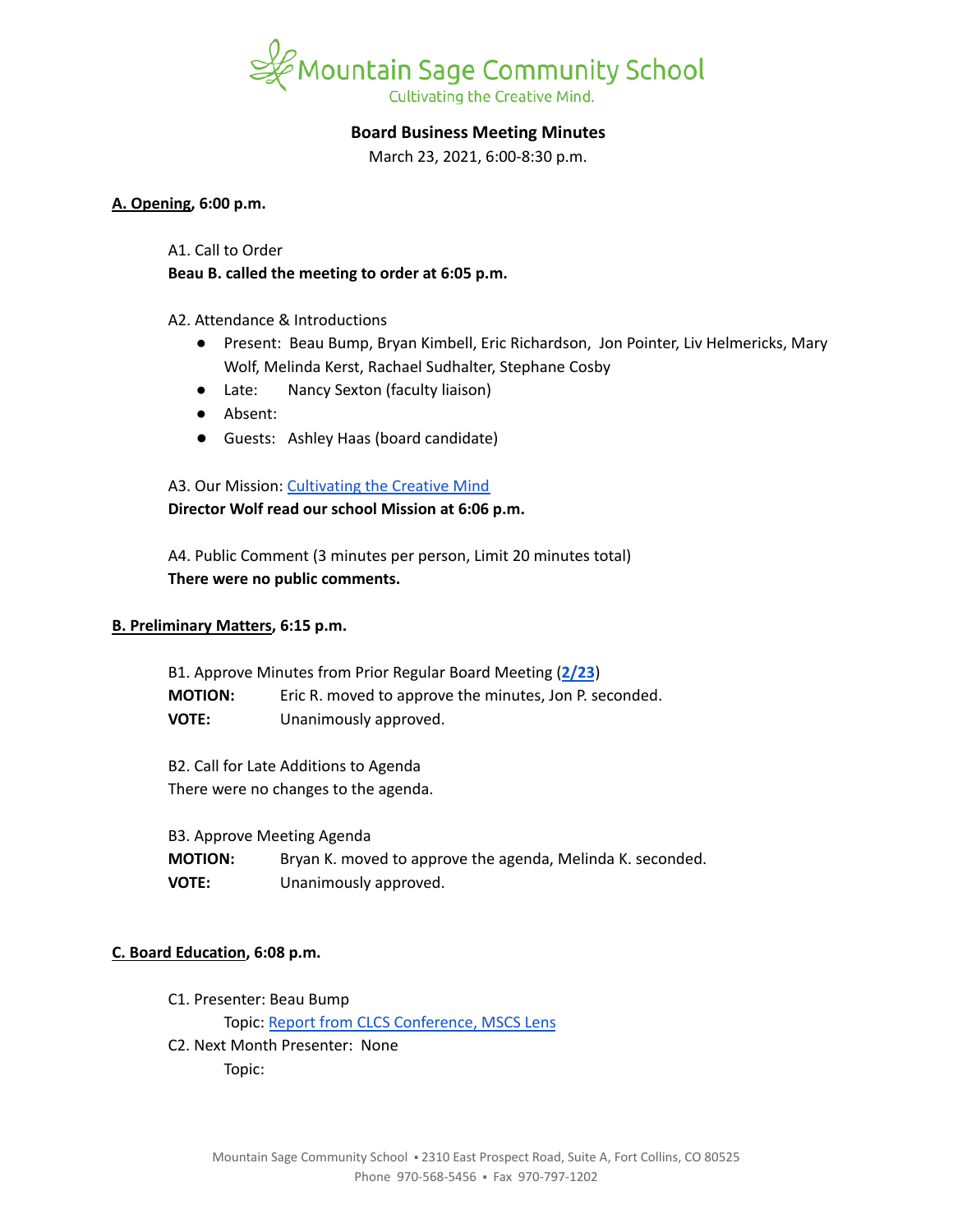

Cultivating the Creative Mind.

### **D. Regular Business, 6:23 p.m.**

D1. Consent Agenda (Confirm Consent Designation)

D1.1 Policy Review (i.e. no discussion, if item pulled move to bottom of D):

D1.1.2 - Board Policies: [EL2.5,](https://docs.google.com/document/d/1nYs8TvRZiMJCIYsfBXl8_YG7hKr1aksmEDiekAFgNk8) [EL2.6](https://docs.google.com/document/d/1oevLXsUA7soeB4_kwDFbjhBLkGQQPsNkIgzLJzFy3cU), [EL2.7](https://docs.google.com/document/d/1pri48vTezgmvyf6oLJZXObuZ68Wf_35LLqKNuTvSG2A)

**MOTION:** Stephane C. moved to approve the policies on the consent Agenda, Rachael S. seconded. **VOTE:** Unanimously approved.

#### D2. Review [Strategic](https://docs.google.com/spreadsheets/d/1ZcsDhIjaJBoVOI2OMPaYkghgZi_yR7rn31ELgbvqf3E/view) Plan

- D3. School Director's Report
	- Staffing
		- Transition in the Head Custodian role.
	- Planning
		- World Cafe event in April to reflect and discuss long-term ideas.
		- Exploring options to lease additional space.
		- Playground planning High-use critical space for our school. Considering ways to potentially take it further. Last year was focused on a safety reboot.
	- **COVID** 
		- Staff returning post-vaccination which is great as a return to normalcy.
		- Standardized Testing
			- Polis signed our requested waiver for testing, now at the Federal level.
			- Staff is still doing training for testing as we do not have an answer yet.
		- Bryan K: Think we need some proactive communication around our intent for the return to in-school learning, particularly after developments such as new guidelines by the CDC.
	- Fundraiser
		- Fun and community engagement.
		- Garden fundraiser.
		- Ashley Haas, Hillary Mizia, and Marna Widom working on it.

Board recessed at 7:15 p.m. Board reconvened at 7:20 p.m.

# D4. Committee Updates

D4.1 - Finance Committee Update ([report](https://docs.google.com/document/d/1D_sSO_R99dK0KU_Nf876UtwfH5RXRgwuuSEkx6E5ne4/edit?usp=sharing))

Nancy: What is the payment schedule for student fees?

Bryan: A number of options but the full amount is due by the beginning of May. Nancy: Would it make sense to move up the due date or payment plan start date? Something like August to April instead of September to May.

Liv: Our payment plans are tied to the rhythm of the school and fiscal year.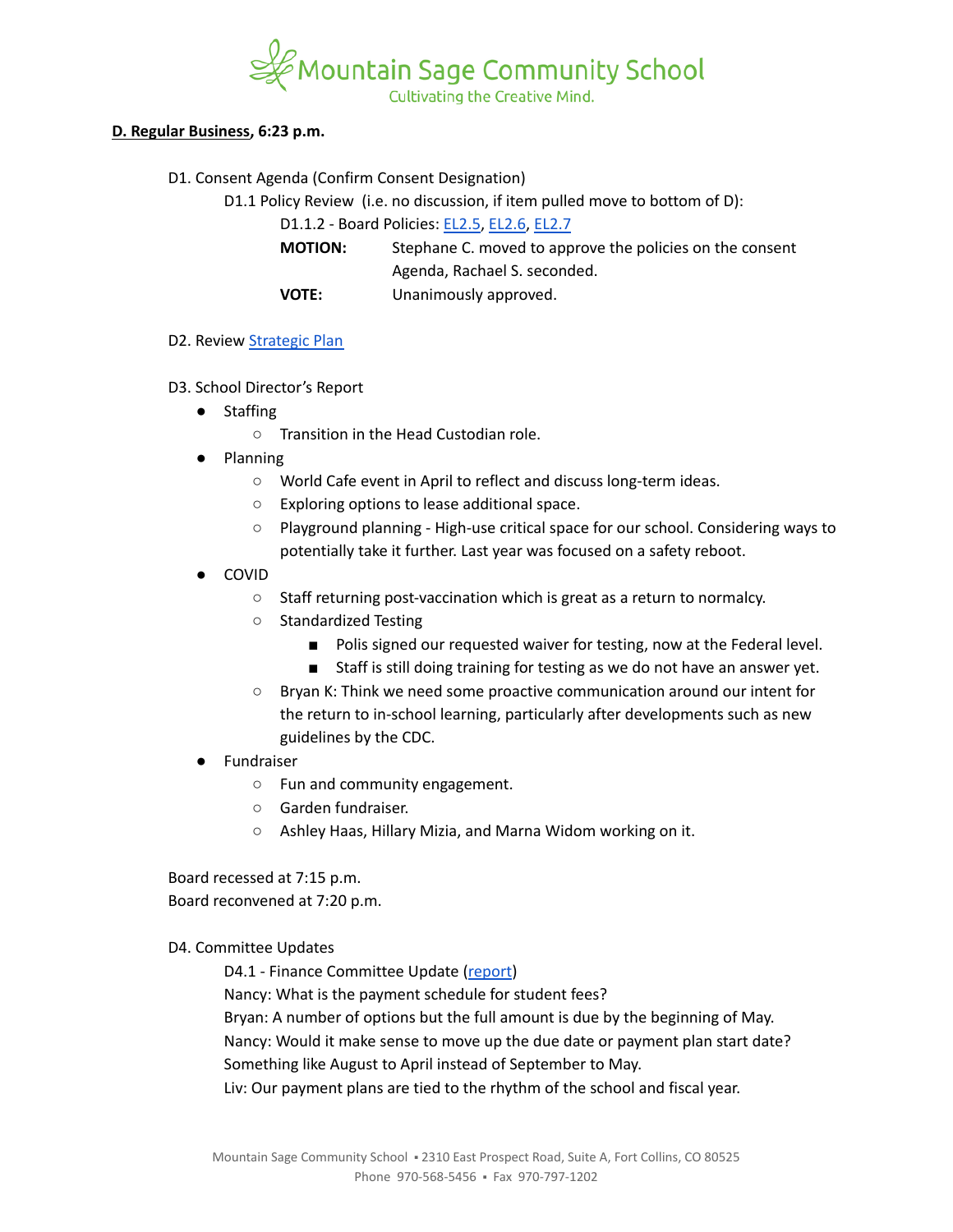

D4.2 - Facilities Committee (Committee still on hold. No updates.<sup>1</sup>) **AI**: Jon P - Plan to have a phone call with committee members and interested parties in the next month. Liv: Hillary Mizia should be involved in that. Ashley H. reiterated interest.

- D4.3 School Accountability Committee Update [\(report](https://docs.google.com/document/d/13F1wKwosJ6EhVw0egmFznb4Ns5Y8cFmZbuk7vQYMoqg/edit?usp=sharing))
- D4.4 Logistics Committee Update ([report](https://docs.google.com/document/d/1dLlFskACmJb_3SmBQONzY_9EhIvlQNYoI1KhozPHaOA/edit?usp=sharing))

Bryan K. suggested perhaps rooftop of FCMOD for 6.6.21 retreat

Beau B.: Do we feel like we are set up for a smooth transition to Rachael S. when Melinda's board term comes to an end.

Melinda: Have been documented processes and month-by-month tasks. Stephane: If additional assistance is needed she would be happy to be a 2nd on Logistics.

**AI**: Melinda - Will set up a meeting with Rachael and Stephane to go over transition details for Logistics.

Beau B.: Schedule for the election.

**AI**: Melinda K. - Mary and Melinda to work with Rachael and Stephane on the election for cross-training. Will be sending out information in the Beat in April.

Survey: The board agreed to forego the board survey this year.

- D4.5 Policy Discussion
	- D4.5.1 PSD Policy Updates (through 2/23/2021):
		- D4.5.1.1 2/9 meeting reviewed board policy EL2.4 Financial Planning and Budgeting.
		- D4.5.1.2 2/9 meeting resolution Feb. as PSD Black History Month.

D4.5.1.3 - 2/9 meeting - considering change to BSR 4.0 so Superintendent is not the sole contact.

D4.5.1.4 - 2/23 meeting - Legislative subcommittee met to discuss 26 upcoming bills.

D4.5.2 - April Reviewing Board Policies: [EL2.8](https://docs.google.com/document/d/1CRy-bV8I9d_GuKcWhyaczopX8vJ8mZXot1zXBJNeNxo), [EL2.9](https://docs.google.com/document/d/1GZEKYwkBDBPrMmiQ4Bl5rLYnctwF_E27ZKu9GYY7lYs), [GP3.0](https://docs.google.com/document/d/1rOOj0tNmvU3l9f7mPNuRgEMOeCeu7x5aFbV8KcULAJ0)

D5. Items of the Month (from Board [calendar\)](https://docs.google.com/document/d/12S6s-qevYMsnj8Cr2yw6uMO7S7hL3gz2oKvXZk5ZndQ/edit?usp=sharing)

D5.1 - Mar - Policy review check-in: where are we, what's left We are on track to have all policies reviewed on schedule.

<sup>&</sup>lt;sup>1</sup> Please see past Facilities Committee [report](https://drive.google.com/file/d/1540MBFX75TZuJkqn_bNtGfqBp400VcC4/view?usp=sharing)s such as the  $\frac{9}{22}$  report for more background information.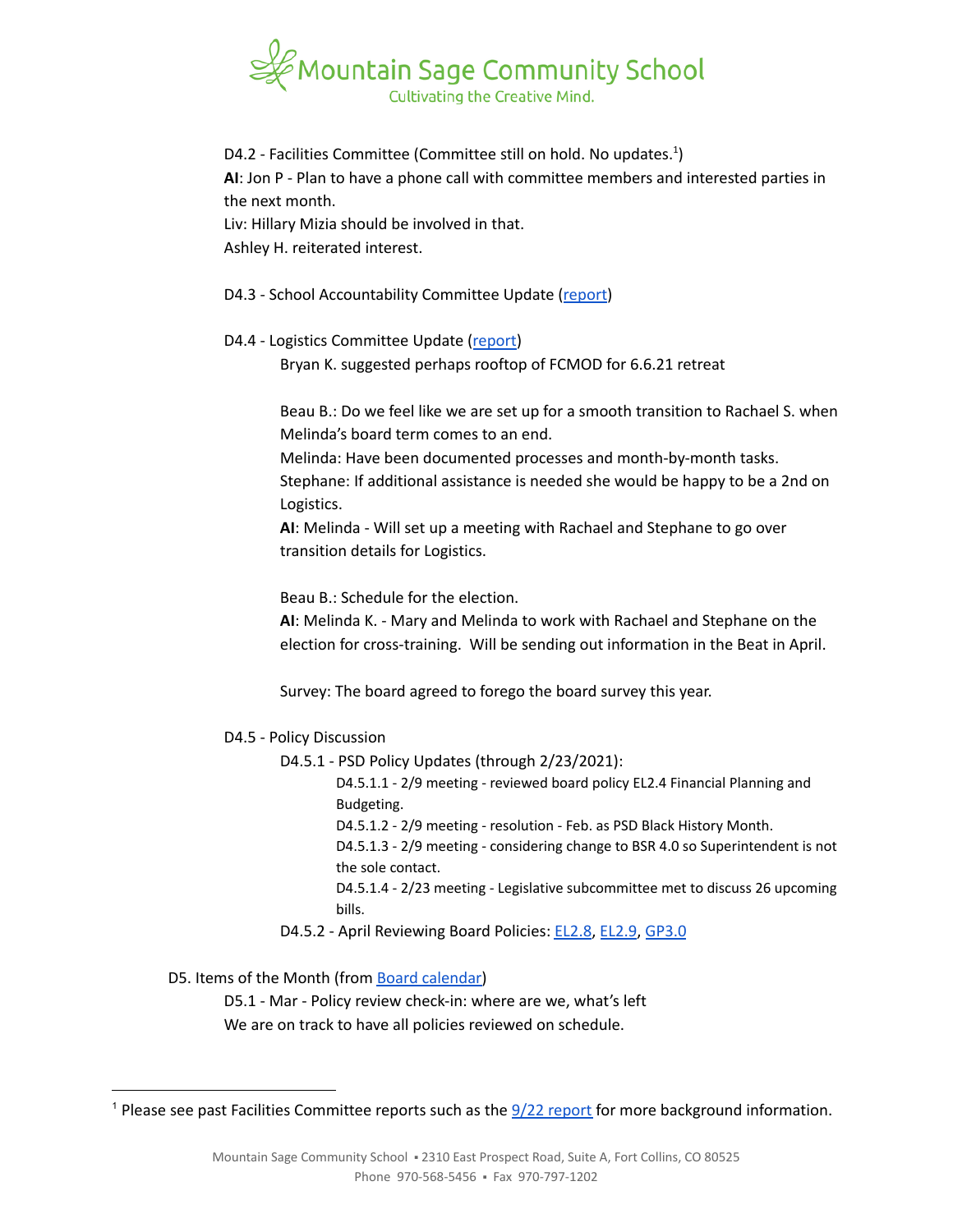

- D5.2 Mar Final budget review and approval by the board
- D5.3 Mar Director Evaluation Feedback Collection & Review
- D5.4 Mar Director Evaluation Executive session of the board
- D5.5 Mar Director Evaluation Board President and School Director (after Ex Session)
- D5.6 Apr Complete review of policies and governing documents
- D5.7 Apr Approved budget submitted to PSD by Deadline
- D5.8 Apr Director Evaluation School Director submits AI Performance Reflection and Goals to Board. Board approves or discusses needed revisions by the Director.
- D5.9 Apr Last Meeting for potential board members to attend before May election
- D5.10 Apr Review Board Member Onboarding Materials and Make Necessary Changes
- D5.11 Apr Submit School UIP to CDE **Now due October 15th**.
- D5.12 Apr Prep for May work session & meeting, incorporate retreat items in mind
- D5.13 Apr GP 3.7 Each April, the Board will publicly review its expenditures and establish its projected costs of governance for the next fiscal year.
- D6. Scheduling Matters
	- D6.1 May meeting in person?
- D7. Miscellaneous

#### **Move to Adjourn**

Bryan K moved to adjourn. Jon P. seconded. The regular board meeting was adjourned at 7:56pm The regular board meeting was adjourned to move to executive session.

#### **E. Executive Session, 8:00 p.m.**

E1. Executive Session per C.R.S. 24-6-402(4)(f) - Personnel Matters - School Director Evaluation *(approval by 2/3rds majority required to resolve into executive session ) 2*

Director Beau B. moved that the Board enter executive session for the reason identified as E1.

Director Jon Pointer seconded the motion.

The voting was as follows: Voting AYE: Directors Bump, Cosby, Kerst, Kimbell, Pointer, Richardson, Sudhalter, Wolf Voting NO: None Absent: None Motion unanimously approved

Executive session E1 began at 7:58 p.m. Motion to end executive session by Beau B. Jon P. seconded.

<sup>2</sup> <https://law.justia.com/codes/colorado/2016/title-24/administration/article-6/part-4/section-24-6-402/>